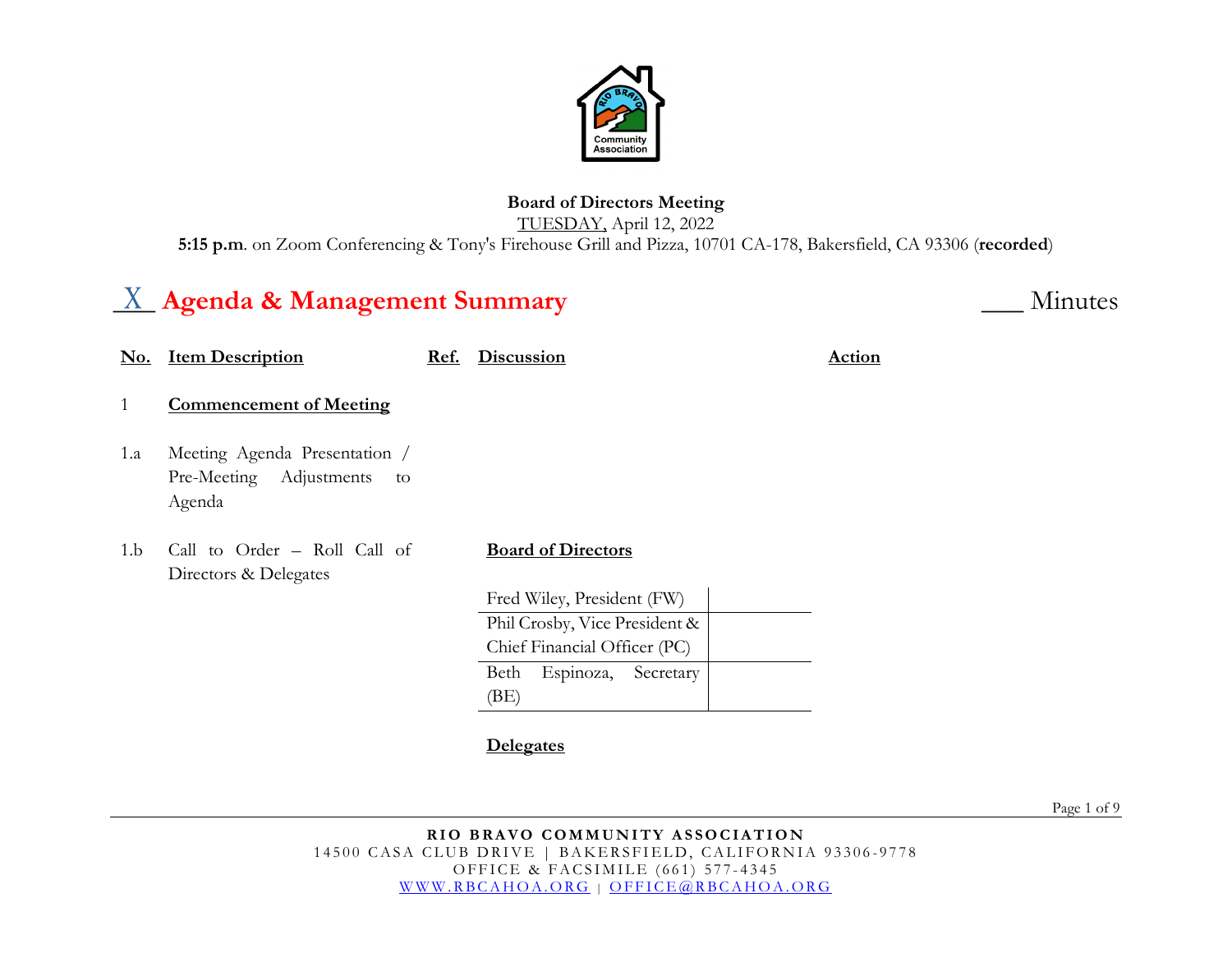

| Montagna HOA by and          |  |  |  |  |
|------------------------------|--|--|--|--|
| through Stephen Greenfield   |  |  |  |  |
| & Kerri Roberts              |  |  |  |  |
| Rio Vista HOA by and         |  |  |  |  |
| through Raj Doshi & Craig    |  |  |  |  |
| Michaud                      |  |  |  |  |
| Rio Vista Estates HOA by     |  |  |  |  |
| and through Skip Staley and  |  |  |  |  |
| Art Mijarez                  |  |  |  |  |
| Shayan Capital, LLC (20);    |  |  |  |  |
| Kona Crown Holdings, LLC     |  |  |  |  |
| (25%); Falcon T Investments, |  |  |  |  |
| LLC (25); and Lakewood       |  |  |  |  |
| Parkway, LLC (30) by Kris    |  |  |  |  |
| Pinero                       |  |  |  |  |
| Estates of Rio Bravo HOA by  |  |  |  |  |
| and through                  |  |  |  |  |
| The Manors by and through    |  |  |  |  |
| Johnny Duenas                |  |  |  |  |
| Rio Bravo Country Club,      |  |  |  |  |
| LLC by and through Randy     |  |  |  |  |
| Steinert                     |  |  |  |  |

#### **Guest(s)**

Page 2 of 9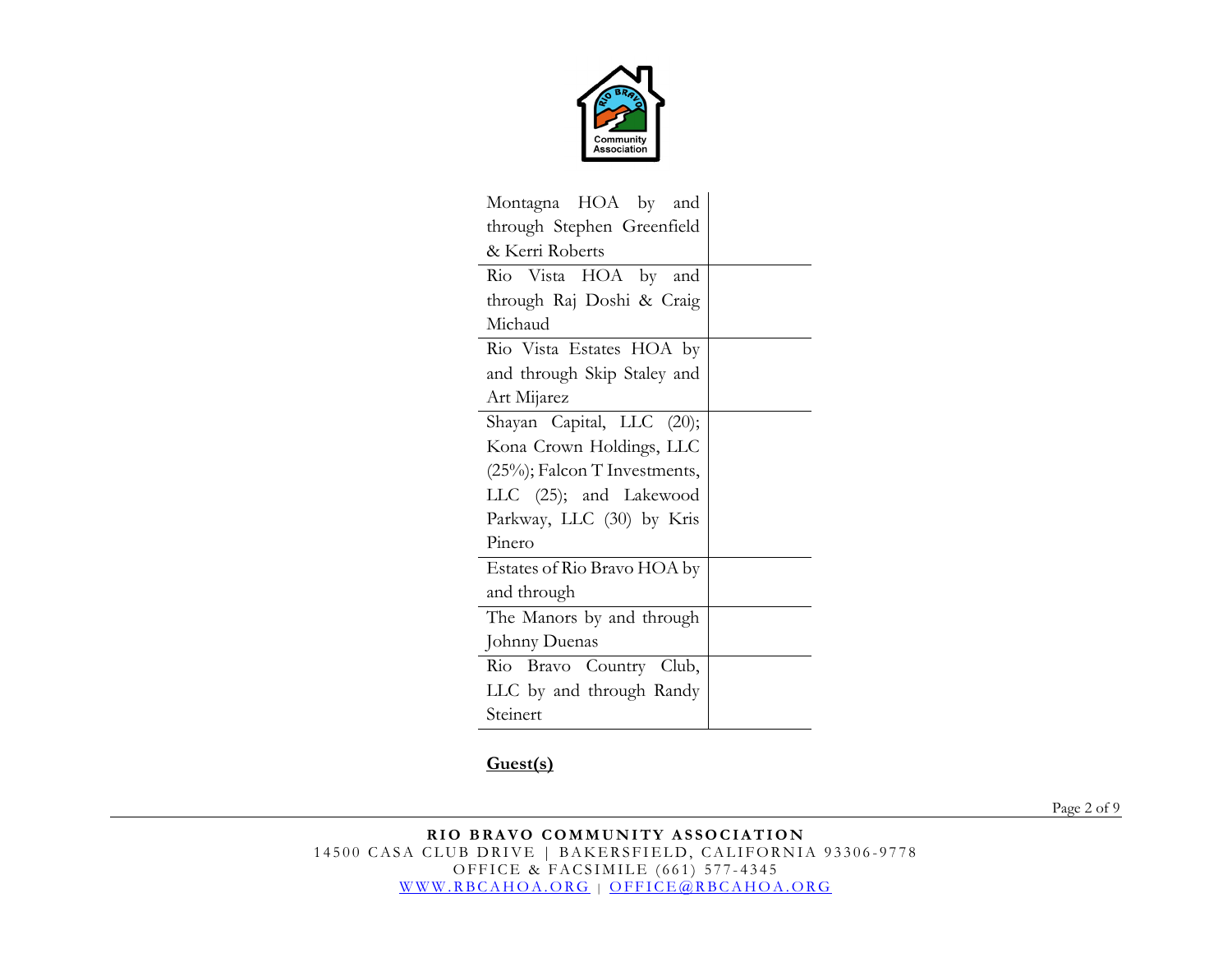

| Mark Hall (MHOA)          |  |  |  |
|---------------------------|--|--|--|
| Rio Bravo Fairways by and |  |  |  |
| through Scott Johnson     |  |  |  |
| Rio Bravo Golf Course     |  |  |  |
| Master HOA by and through |  |  |  |
| Tony Martinez             |  |  |  |
| Casa Club HOA by and      |  |  |  |
| through                   |  |  |  |
| Mario Valenzuela, Sarah   |  |  |  |
| Resa, Manager             |  |  |  |

1.c Approval of the March 8, 2022, Meeting Minutes.

#### 2. **New Business**

- 2.a New Items, Floor Items & Open Discussion
- 2.b Next Meeting: Board Meeting

1. Open Floor

Tuesday, May 10, 2022, at 5:15 p.m. via Zoom Conferencing and/or Tony's Firehouse Grill and Pizza, 10701 CA-178, Bakersfield, CA 93306

Page 3 of 9

#### **RIO BRAVO COMMUNITY ASSOCIATION** 14500 CASA CLUB DRIVE | BAKERSFIELD, CALIFORNIA 93306-9778 OFFICE & FACSIMILE (661) 577 - 4345 [WWW.RBCAHOA.ORG](http://www.rbcahoa.org/) | [OFFICE@RBCAHOA.ORG](mailto:OFFICE@RBCAHOA.ORG)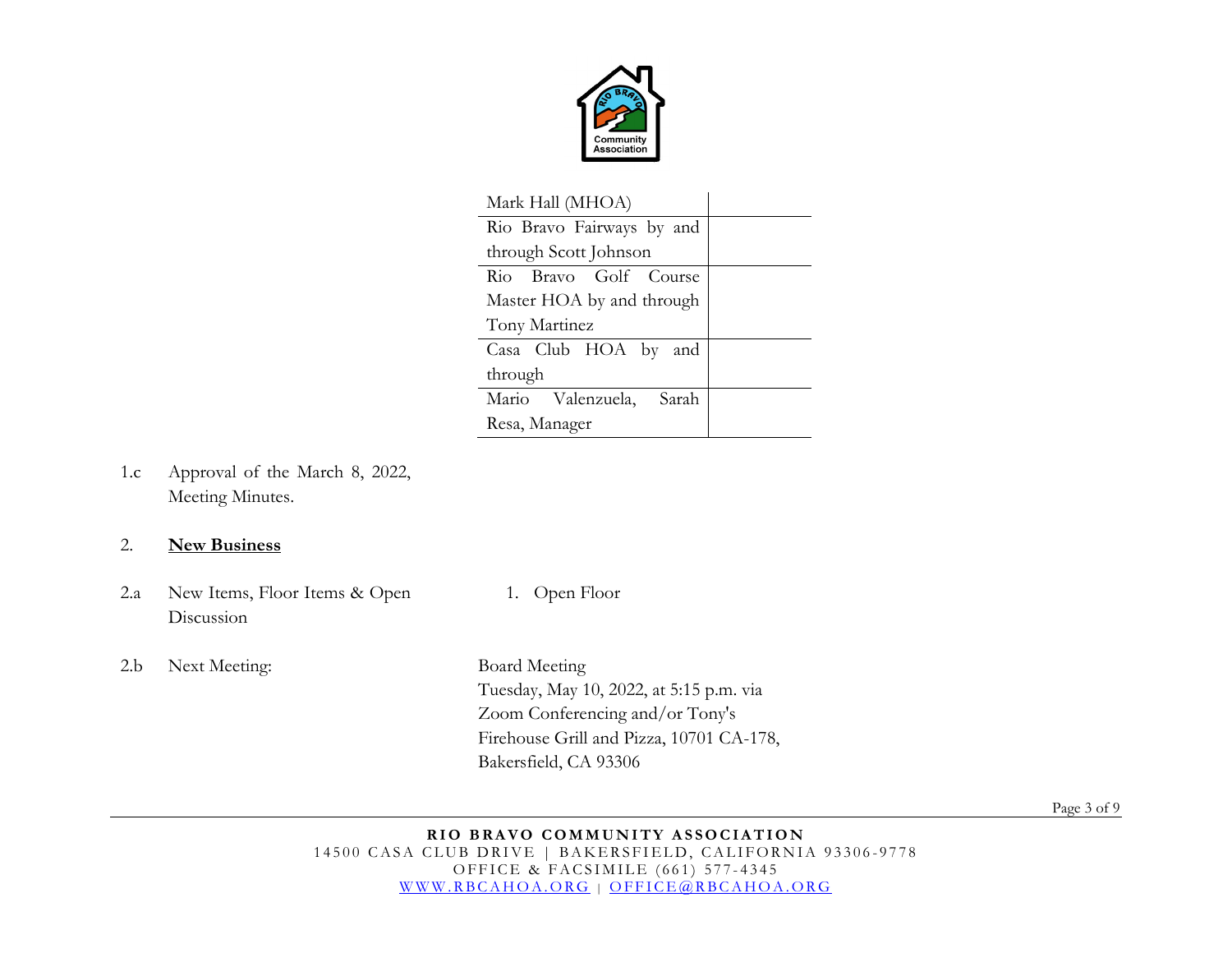

3.a Financial Summary – account balances as of March 8, 2022.

\$30,622.16 Chase Operating Account \$37,834.69 Chase Savings Account ---------------- \$68,456.85

- 3.b Chase Bank Checking Activity, Operating Account, Reconciliation, and Bank Statement for account ending 5572. Reconciliation report through 3/31/2022. C \$7,462.83 Non-redacted version available in BOD files.
- 3.c Chase Bank Savings Activity, Reconciliation, and Bank Statement for account ending 5761. Reconciliation report through 3/31/2022. C \$37,834.69 Non-redacted version available in BOD files.
- 3.d Financial Report for March 2022. C Profit & Loss

Statement of Cash Flows Balance Sheet Budget to Expense – through prior month

3. **Financial & Accounting** Consent Items designated with a "C."

Page 4 of 9

#### **RIO BRAVO COMMUNITY ASSOCIATION** 14500 CASA CLUB DRIVE | BAKERSFIELD, CALIFORNIA 93306-9778 OFFICE & FACSIMILE (661) 577 - 4345 [WWW.RBCAHOA.ORG](http://www.rbcahoa.org/) | [OFFICE@RBCAHOA.ORG](mailto:OFFICE@RBCAHOA.ORG)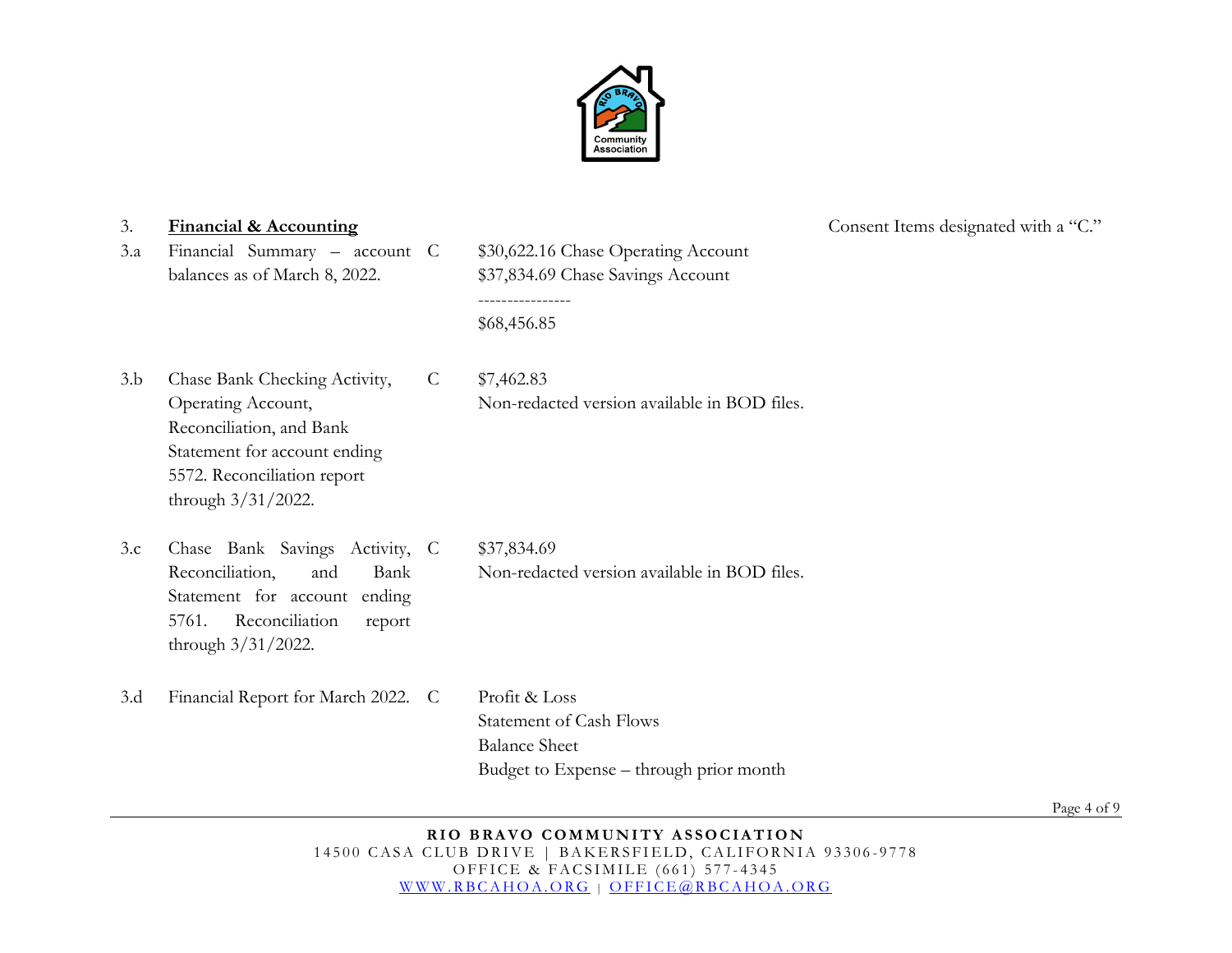

Budget to Expense – through year end

| 3.e |  | Outgoing Funds |
|-----|--|----------------|
|     |  |                |

#### C RATIFICATION – Utilities/Dwelling Live 1. \$354.56 on 3/4/22 PG&E (9301712956-5 Guard Station & Street \*combined\*) Electronic Payment

- C 2. \$40.23 on 3/7/22 California Water Service (account 5814588888) Electronic Payment
- C 3. \$101.42 on 3/7/22 TelPlex (guard phone)
- C 4. \$107.55 on 3/10/22 to Spectrum (guard internet)
- C 5. \$600.12 on 3/10/22 to DwellingLive (monthly service)
- C 6. \$462.79 on 3/7/22 to DwellingLive (passes)
- C 7. \$52.00 on 3/7/22 to DwellingLive (transponder credits)

CHECKS TO RATIFY

None

Page 5 of 9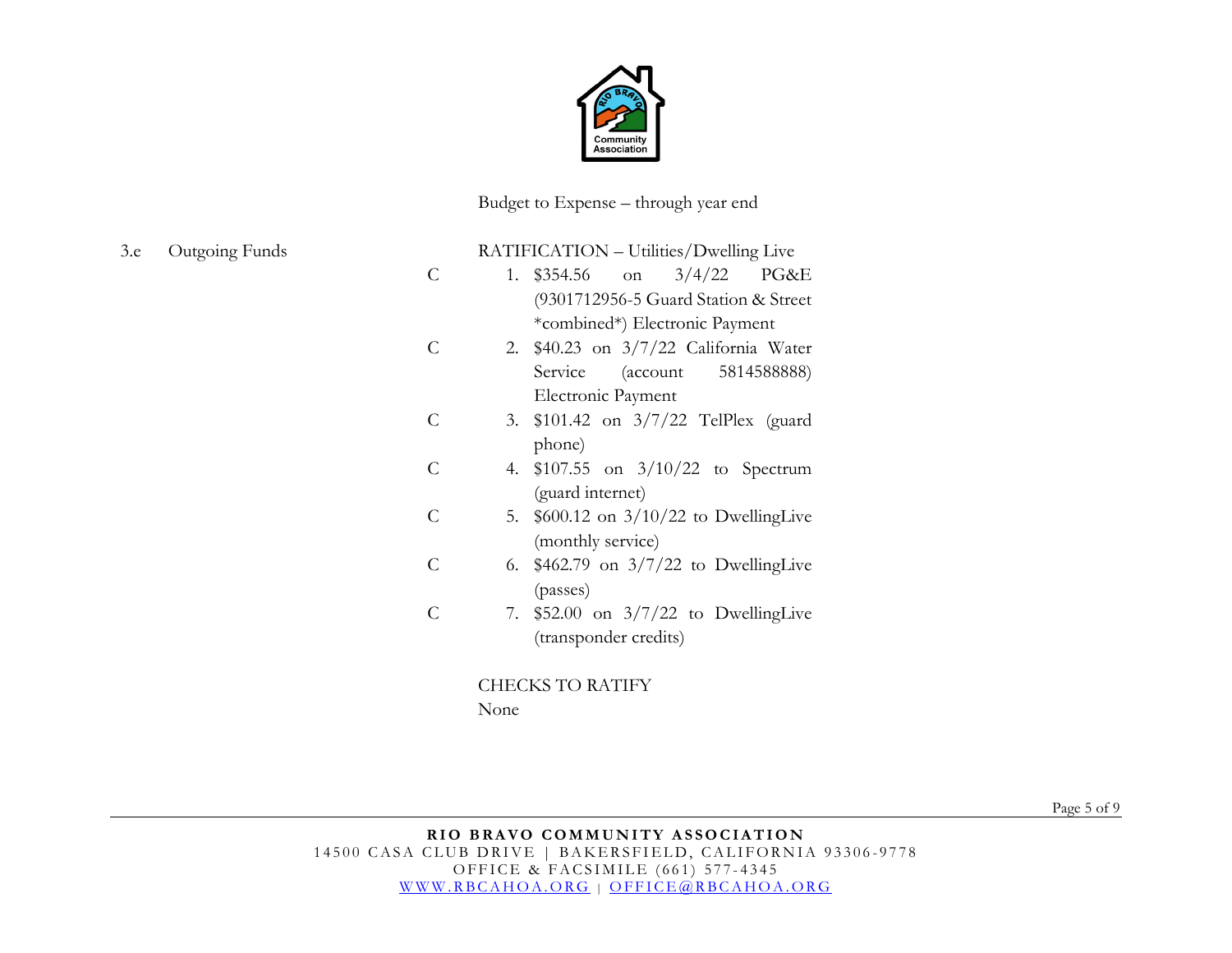

### CHECKS TO DISBURSE

| Ċ              | \$8,994.00 to R. Stanley Security<br>1.      |
|----------------|----------------------------------------------|
|                | (Invoice 19091 through 3/31/22)              |
| C              | \$8,492.00 to R. Stanley Security<br>2.      |
|                | (Invoice 19066 through $3/15/22$ )           |
| C              | \$7,332.00 to R. Stanley Security<br>3.      |
|                | (Invoice 19044 through 2/28/22)              |
| C              | \$835.00 to Elite Maintenance & Tree<br>4.   |
|                | Service (monthly landscaping) 4/5/22         |
|                | Invoice 4195                                 |
| C              | \$1,343.00 to Elite Maintenance & Tree<br>5. |
|                | Service (various repairs) $4/5/22$           |
|                | Invoice 4196                                 |
| $\subset$      | 6. \$1,620.25 HOA<br>Management              |
|                | Solutions, Inc. (March 2022 services         |
|                | and reimbursements)                          |
| C              | \$200.00 to Aurelio Hernandez (April<br>7.   |
|                | 2022 janitorial services)                    |
| C              | \$546.10 to Phil Crosby (replacement<br>8.   |
|                | swamp cooler for guard station)              |
| $\overline{C}$ | \$59.54 to Phil Crosby (replacement<br>9.    |
|                | phone for guard station)                     |
| C              | 10. \$88.00 to Orkin Pest Control (pest      |
|                | services)                                    |

Page 6 of 9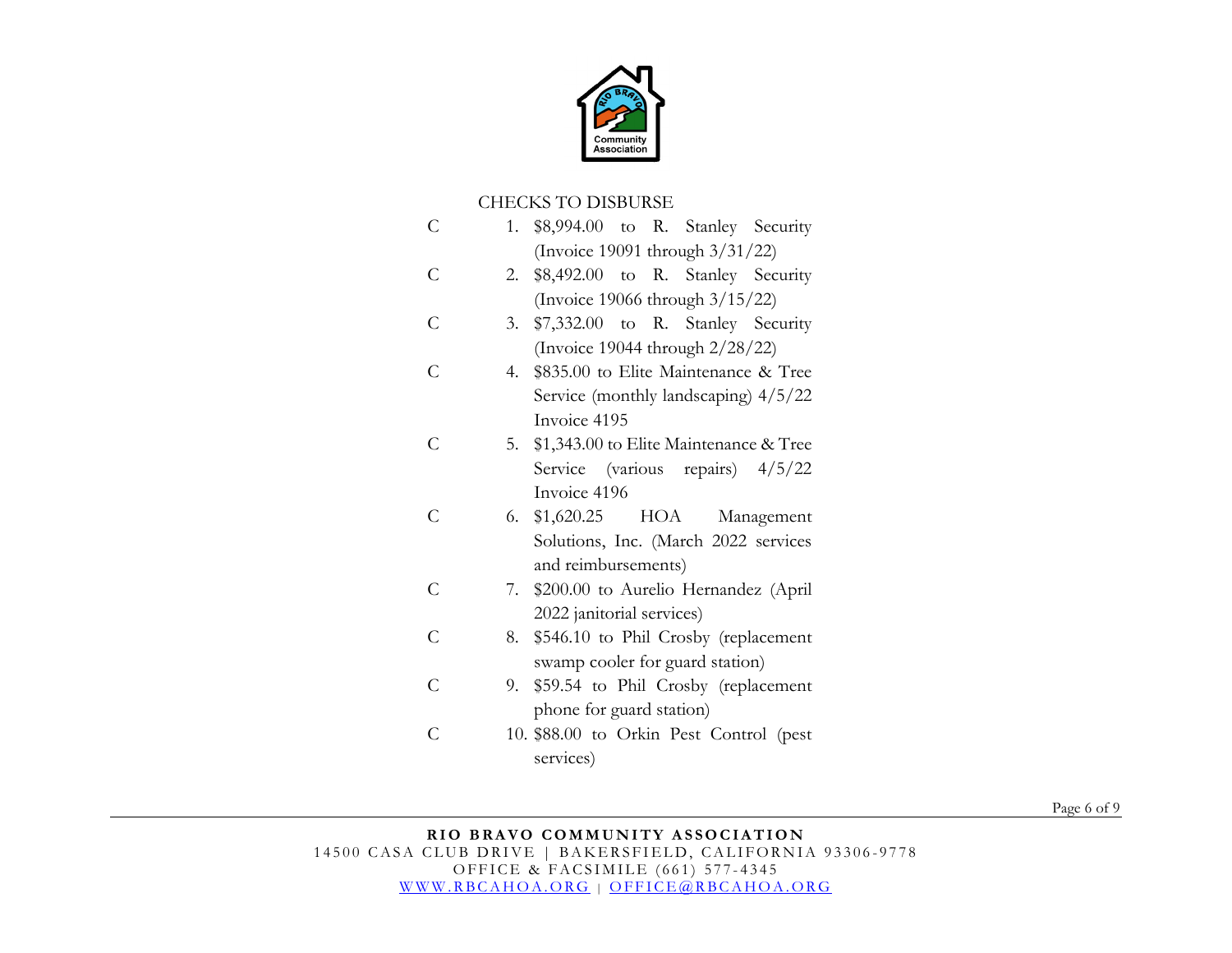

- 11. \$5,106.14 (transfer from reserves to savings for  $1<sup>st</sup>$  quarter 2022.
- 3.f Other Administrative / Financial Items
- 1. Casa Club Annexation and Related Billing **■**
- 2. Rio Bravo Fairways Security Gate Billing **■**
- 3. PG&E Rebill case ID 6509951392 (placeholder)
- 4. Financials Review Questions Addressed
- 5. Lien Assessment

#### 4. **Regular & Ongoing Business**

- 4.a Operational Items 1. Inspection Report
- 4.b Roadway Maintenance Report 1. GPM contacted
- 4.c Landscape Maintenance Report 1. Elite Estimate number 99824,
- Options 1 or 2 previously tabled
- 4.d Board Education & Training 1. Davis-Sterling Newsletter Links
- 4.e Prior Executive Session Summary

Page 7 of 9

**RIO BRAVO COMMUNITY ASSOCIATION** 14500 CASA CLUB DRIVE | BAKERSFIELD, CALIFORNIA 93306-9778 OFFICE & FACSIMILE (661) 577 - 4345 [WWW.RBCAHOA.ORG](http://www.rbcahoa.org/) | [OFFICE@RBCAHOA.ORG](mailto:OFFICE@RBCAHOA.ORG)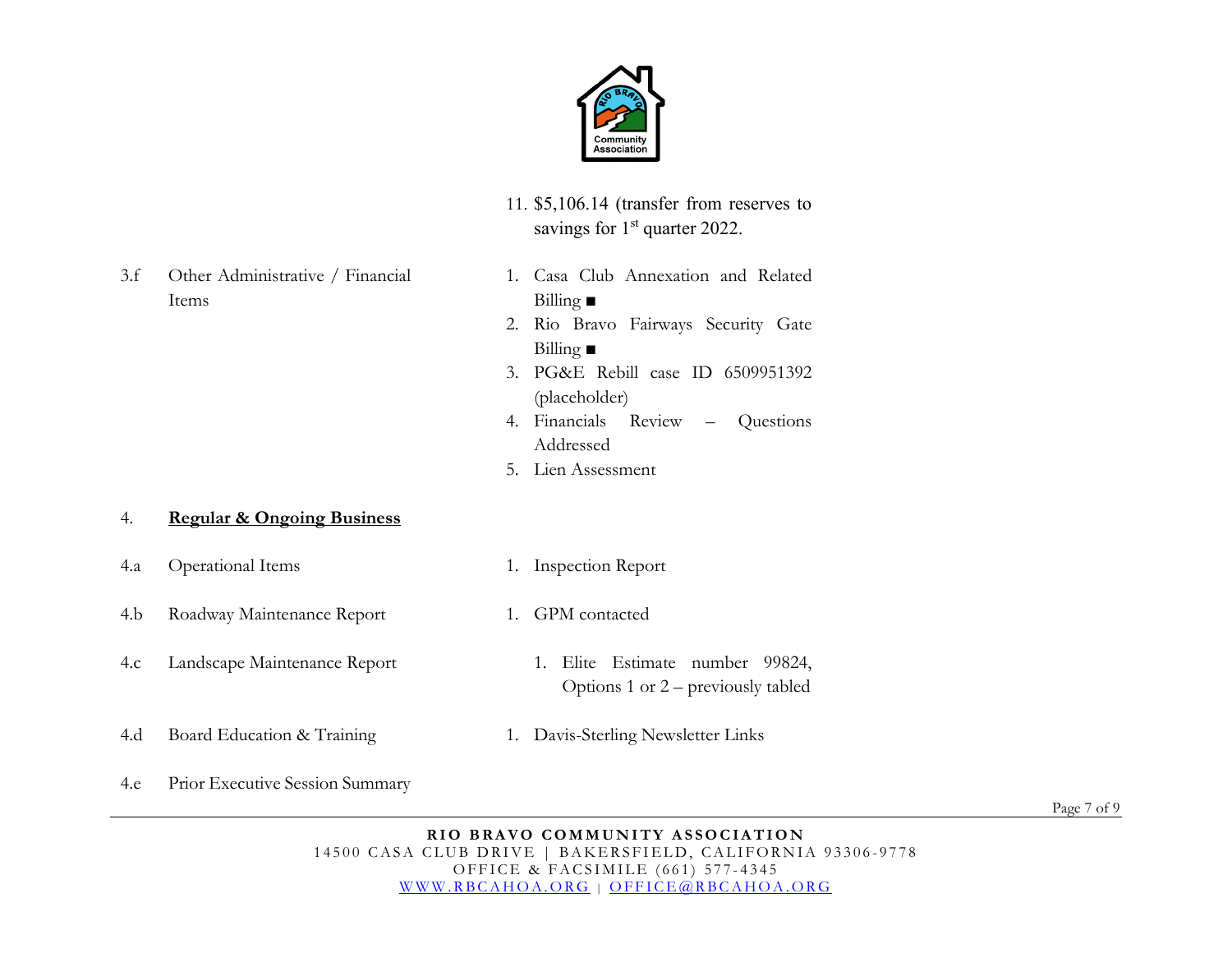

#### 5. **Security Gate Business**

5.a Security Gate Report 1. Notable Activity

- - a. Modem / Internet
- 2. The Manors Security Gate ■
- 3. Cost Sharing Agreement Guard ■

#### **Adjournment of Meeting** Time:

**Δ** Symbol notates an update to listed item on the posted agenda prior to meeting.

**■** Symbol notates items also set for discussion in Executive Session

Page 8 of 9